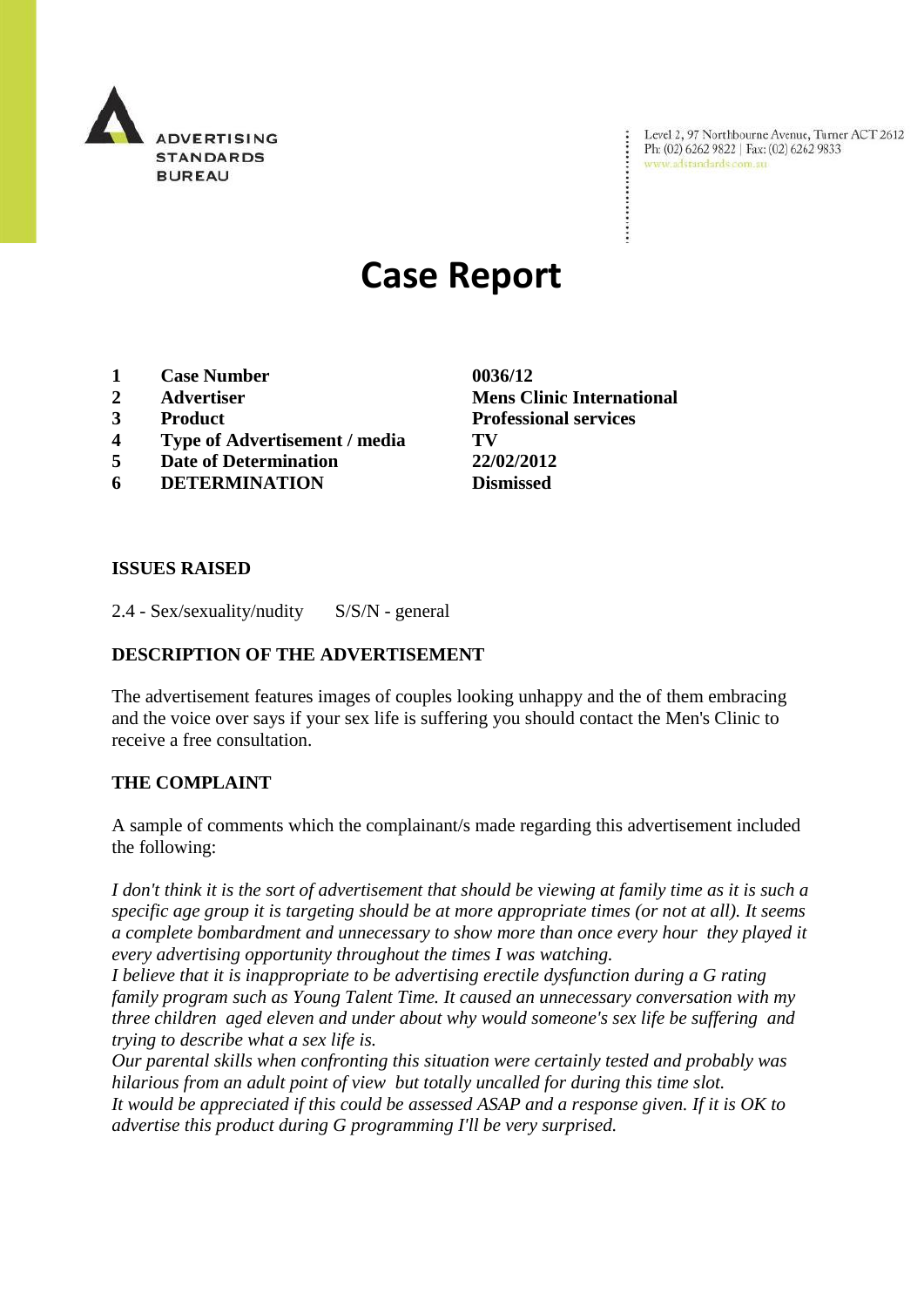### **THE ADVERTISER'S RESPONSE**

Comments which the advertiser made in response to the complainant/s regarding this advertisement include the following:

*All stations received brief of classification and were notified of the legal broadcast time parameters for the above commercials. Human error has been cited from the network involved.*

*We have withdrawn the commercial from running entirely on the network involved for month of February whilst awaiting outcome from the complaint.*

## **THE DETERMINATION**

The Advertising Standards Board ("Board") considered whether this advertisement breaches Section 2 of the Advertiser Code of Ethics (the "Code").

The Board noted the complainants' concerns that the advertisement contains sexual material which is inappropriate for children to view.

The Board considered whether the advertisement was in breach of Section 2.4 of the Code. Section 2.4 of the Code states: "Advertising or Marketing Communications shall treat sex, sexuality and nudity with sensitivity to the relevant audience."

The Board noted the advertisement is for a men's clinic which offers help for sexual dysfunction. The Board noted the advertiser's response that the advertisement had been rated M by CAD but that human error meant the advertisement had been placed in a G rated program.

The Board considered the content of the advertisement against the provisions of Section 2.4 and noted that the advertisement raised issues of sex that some members of the community may find inappropriate for television broadcast at any time. The Board noted that the product is legally allowed to be advertised and considered that the content was relatively mild considering the topic and that the advertisement did treat sex, sexuality and nudity with sensitivity to the relevant M rated audience.

The Board accepted the advertiser's response that the advertisement was broadcast in a G rated program by error and noted that the advertisement has been pulled from that station whilst investigations are undertaken. The Board considered that in this instance it would not be appropriate to uphold the complaint based on a one-off error of placement however it noted that should the advertisement be played again in an inappropriate timeslot the Board would have to reconsider its determination.